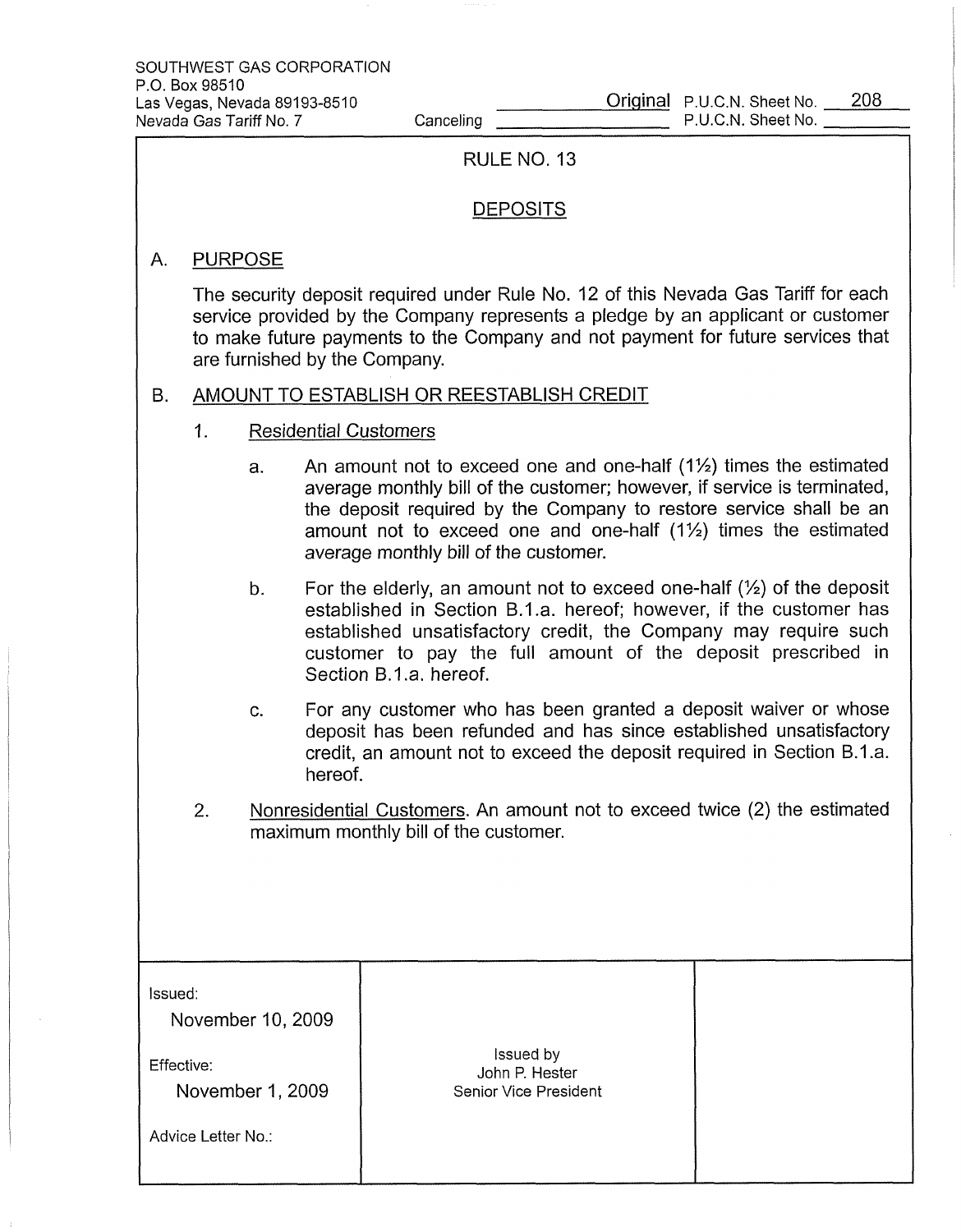$\frac{1}{4}$ 

| RULE NO. 13        |                                                                                                                                                                                                                                                                                                                                               |    |            |                                                                                                                                                                                                                                                                                                                                                                                                                                                                                                                  |  |
|--------------------|-----------------------------------------------------------------------------------------------------------------------------------------------------------------------------------------------------------------------------------------------------------------------------------------------------------------------------------------------|----|------------|------------------------------------------------------------------------------------------------------------------------------------------------------------------------------------------------------------------------------------------------------------------------------------------------------------------------------------------------------------------------------------------------------------------------------------------------------------------------------------------------------------------|--|
|                    | <b>DEPOSITS</b><br>(Continued)                                                                                                                                                                                                                                                                                                                |    |            |                                                                                                                                                                                                                                                                                                                                                                                                                                                                                                                  |  |
| В.                 | <b>AMOUNT TO ESTABLISH OR REESTABLISH CREDIT (Continued)</b>                                                                                                                                                                                                                                                                                  |    |            |                                                                                                                                                                                                                                                                                                                                                                                                                                                                                                                  |  |
|                    | 3.                                                                                                                                                                                                                                                                                                                                            |    |            | Adjustment of Amount of Deposit. The amount of the deposit may be<br>reviewed from time to time at the request of the Company or the customer<br>and adjusted, if necessary, to conform to actual billing experience. The<br>Company may also, as provided herein, utilize a customer's payment history<br>as a basis for adjusting the amount of a customer deposit or, in the absence<br>of a deposit, requiring one. In any event, the amount of a deposit shall not<br>exceed the amounts prescribed herein. |  |
| C.                 | PRIOR NOTICE OF DEPOSIT REQUIREMENT                                                                                                                                                                                                                                                                                                           |    |            |                                                                                                                                                                                                                                                                                                                                                                                                                                                                                                                  |  |
|                    | If the Company is to require a deposit from an elderly customer or a customer<br>receiving retirement or Social Security benefits, the Company shall notify such<br>customer after the third (3rd) late payment that an additional deposit or a new<br>deposit, whichever is applicable, may be required after the fourth (4th) late payment. |    |            |                                                                                                                                                                                                                                                                                                                                                                                                                                                                                                                  |  |
| D.                 | DEFERRED PAYMENT PLAN FOR PAYMENT OF DEPOSITS                                                                                                                                                                                                                                                                                                 |    |            |                                                                                                                                                                                                                                                                                                                                                                                                                                                                                                                  |  |
|                    | 1.<br>A residential customer who is required to pay a deposit of fifty dollars (\$50) or<br>more to establish or reestablish credit shall be permitted to enter into a written<br>agreement with the Company for payment of the deposit in three (3)<br>installments as specified below:                                                      |    |            |                                                                                                                                                                                                                                                                                                                                                                                                                                                                                                                  |  |
|                    | An amount equal to one-third (1/3) of the deposit prior to service being<br>a.<br>provided.                                                                                                                                                                                                                                                   |    |            |                                                                                                                                                                                                                                                                                                                                                                                                                                                                                                                  |  |
|                    |                                                                                                                                                                                                                                                                                                                                               | b. | agreement. | The remainder of the deposit, in two (2) equal installments, not later<br>than thirty (30) and sixty (60) days, respectively, after the date of the                                                                                                                                                                                                                                                                                                                                                              |  |
|                    | If the required deposit is less than fifty dollars (\$50), such customer shall be<br>permitted to defer payment of the deposit for thirty (30) days.                                                                                                                                                                                          |    |            |                                                                                                                                                                                                                                                                                                                                                                                                                                                                                                                  |  |
| Issued:            |                                                                                                                                                                                                                                                                                                                                               |    |            |                                                                                                                                                                                                                                                                                                                                                                                                                                                                                                                  |  |
| November 10, 2009  |                                                                                                                                                                                                                                                                                                                                               |    |            |                                                                                                                                                                                                                                                                                                                                                                                                                                                                                                                  |  |
| Effective:         |                                                                                                                                                                                                                                                                                                                                               |    |            | Issued by<br>John P. Hester                                                                                                                                                                                                                                                                                                                                                                                                                                                                                      |  |
| November 1, 2009   |                                                                                                                                                                                                                                                                                                                                               |    |            | <b>Senior Vice President</b>                                                                                                                                                                                                                                                                                                                                                                                                                                                                                     |  |
| Advice Letter No.: |                                                                                                                                                                                                                                                                                                                                               |    |            |                                                                                                                                                                                                                                                                                                                                                                                                                                                                                                                  |  |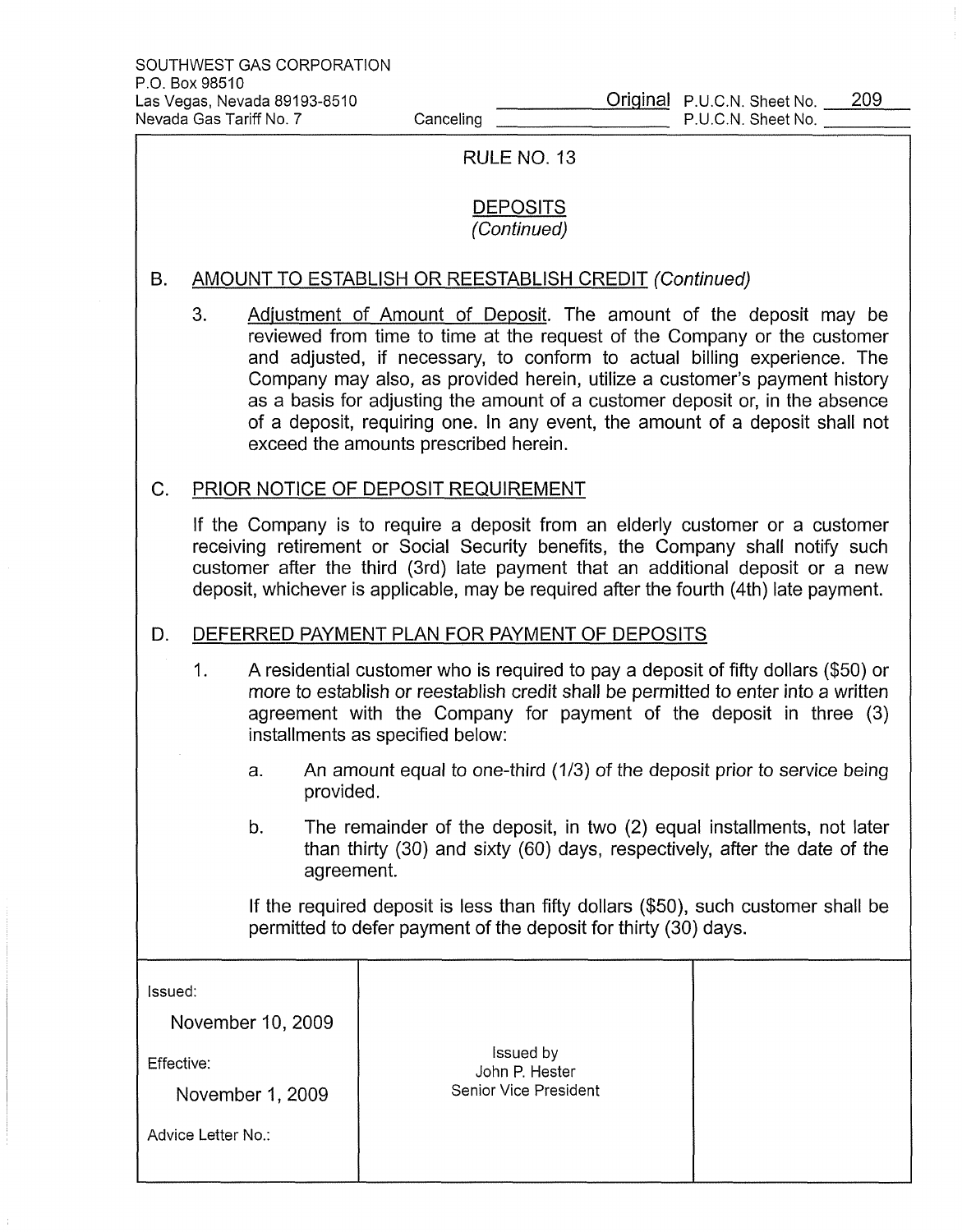| RULE NO. 13                                                                                                                                                                                                                    |                                                                                                                                                                                                                                                                                                                                                                    |  |                                                                                                                                       |  |  |
|--------------------------------------------------------------------------------------------------------------------------------------------------------------------------------------------------------------------------------|--------------------------------------------------------------------------------------------------------------------------------------------------------------------------------------------------------------------------------------------------------------------------------------------------------------------------------------------------------------------|--|---------------------------------------------------------------------------------------------------------------------------------------|--|--|
| <b>DEPOSITS</b><br>(Continued)                                                                                                                                                                                                 |                                                                                                                                                                                                                                                                                                                                                                    |  |                                                                                                                                       |  |  |
| D.                                                                                                                                                                                                                             | DEFERRED PAYMENT PLAN FOR PAYMENT OF DEPOSITS (Continued)                                                                                                                                                                                                                                                                                                          |  |                                                                                                                                       |  |  |
|                                                                                                                                                                                                                                | 2.                                                                                                                                                                                                                                                                                                                                                                 |  | The customer may be required to pay interest, at a rate set forth in this<br>Nevada Gas Tariff, on the unpaid portion of the deposit. |  |  |
|                                                                                                                                                                                                                                | 3.<br>The service of the customer may be terminated without notice for any failure<br>to pay the deposit as agreed and, in such a case, the customer may be<br>required to pay the full amount of the deposit, plus any other money owed the<br>Company, before service is restored.                                                                               |  |                                                                                                                                       |  |  |
|                                                                                                                                                                                                                                | The agreement must specify the date on which each installment is due and<br>4.<br>contain a statement of the provisions as specified herein. The right of the<br>Company to terminate the service of the customer for any failure to pay the<br>deposit must be stated in bold-faced type on the agreement.                                                        |  |                                                                                                                                       |  |  |
| Ε.                                                                                                                                                                                                                             | DEFERRED PAYMENT PLAN FOR PAYMENT OF DEPOSIT WITH ARREARAGE                                                                                                                                                                                                                                                                                                        |  |                                                                                                                                       |  |  |
|                                                                                                                                                                                                                                | A residential customer who enters into an agreement for the deferred payment of an<br>arrearage and is required to pay a deposit as a condition of continuing or resuming<br>service may pay the deposit and arrearage within one-hundred and twenty (120)<br>days in four (4) equal payments, the first of which must be made upon execution of<br>the agreement. |  |                                                                                                                                       |  |  |
| F.                                                                                                                                                                                                                             |                                                                                                                                                                                                                                                                                                                                                                    |  | <b>APPLICABILITY TO UNPAID ACCOUNTS</b>                                                                                               |  |  |
| Deposits and interest prescribed herein are applicable to unpaid bills owing to the<br>Company when service is discontinued or terminated, or in the event the customer<br>declares bankruptcy or becomes otherwise insolvent. |                                                                                                                                                                                                                                                                                                                                                                    |  |                                                                                                                                       |  |  |
| Issued:<br>November 10, 2009<br>Effective:<br>November 1, 2009<br>Advice Letter No.:                                                                                                                                           |                                                                                                                                                                                                                                                                                                                                                                    |  | Issued by<br>John P. Hester<br>Senior Vice President                                                                                  |  |  |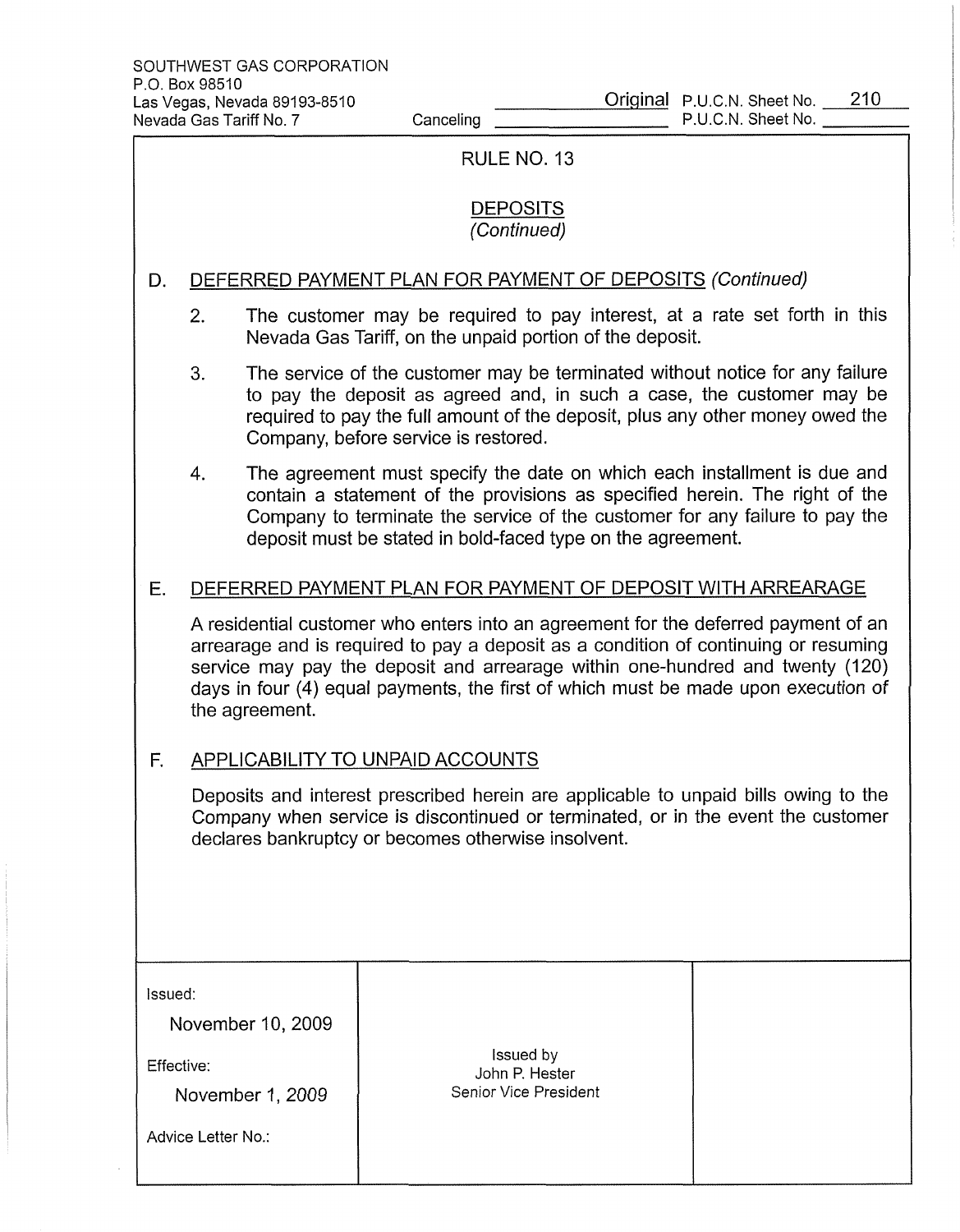| RULE NO. 13                                                    |                                                                                                                                                                                                                                                                                                                                                                                                                                                                                                         |            |                                                                                                                                                                                                                                                                                                                                                                                                |  |  |
|----------------------------------------------------------------|---------------------------------------------------------------------------------------------------------------------------------------------------------------------------------------------------------------------------------------------------------------------------------------------------------------------------------------------------------------------------------------------------------------------------------------------------------------------------------------------------------|------------|------------------------------------------------------------------------------------------------------------------------------------------------------------------------------------------------------------------------------------------------------------------------------------------------------------------------------------------------------------------------------------------------|--|--|
| <b>DEPOSITS</b><br>(Continued)                                 |                                                                                                                                                                                                                                                                                                                                                                                                                                                                                                         |            |                                                                                                                                                                                                                                                                                                                                                                                                |  |  |
| G.                                                             | <b>RETURN OF DEPOSITS</b>                                                                                                                                                                                                                                                                                                                                                                                                                                                                               |            |                                                                                                                                                                                                                                                                                                                                                                                                |  |  |
|                                                                | Upon discontinuance or termination of service, the Company will refund any<br>1.<br>balance of the deposit in excess of unpaid bills.                                                                                                                                                                                                                                                                                                                                                                   |            |                                                                                                                                                                                                                                                                                                                                                                                                |  |  |
|                                                                | 2.                                                                                                                                                                                                                                                                                                                                                                                                                                                                                                      |            | After a residential customer has, for twelve (12) consecutive months, paid bills<br>for service timely, the Company shall refund the deposit with interest thereon.                                                                                                                                                                                                                            |  |  |
|                                                                | 3.                                                                                                                                                                                                                                                                                                                                                                                                                                                                                                      | procedure. | After a nonresidential customer has, for twenty-four (24) consecutive months,<br>paid bills for service without a delinquent payment, the Company shall refund<br>the deposit with interest thereon. The Company shall implement this<br>procedure by utilizing a customer's payment history for the first twenty-four<br>(24) month period occurring subsequent to the effective date of such |  |  |
| Η.                                                             | <b>INTEREST ON DEPOSITS</b>                                                                                                                                                                                                                                                                                                                                                                                                                                                                             |            |                                                                                                                                                                                                                                                                                                                                                                                                |  |  |
|                                                                | The Company will pay interest on deposits to be computed and paid in the manner<br>as set forth in NRS 704.655, from the date of deposit until the date of settlement or<br>withdrawal of deposit. Where such deposit remains for a period of one (1) year or<br>more and the person making the deposit continues to be a customer, the interest on<br>the deposit at the end of the year shall be applied to the depositor's account. At the<br>depositor's request, the interest may be paid in cash. |            |                                                                                                                                                                                                                                                                                                                                                                                                |  |  |
| I,                                                             | <b>WAIVER OF DEPOSITS</b>                                                                                                                                                                                                                                                                                                                                                                                                                                                                               |            |                                                                                                                                                                                                                                                                                                                                                                                                |  |  |
|                                                                | The Company shall waive the deposit required for residential service under<br>1.<br>Rule No. 12 if the applicant:                                                                                                                                                                                                                                                                                                                                                                                       |            |                                                                                                                                                                                                                                                                                                                                                                                                |  |  |
|                                                                |                                                                                                                                                                                                                                                                                                                                                                                                                                                                                                         | a.         | Has established satisfactory credit with the Company;                                                                                                                                                                                                                                                                                                                                          |  |  |
|                                                                |                                                                                                                                                                                                                                                                                                                                                                                                                                                                                                         |            |                                                                                                                                                                                                                                                                                                                                                                                                |  |  |
| Issued:<br>November 10, 2009<br>Effective:<br>November 1, 2009 |                                                                                                                                                                                                                                                                                                                                                                                                                                                                                                         |            | Issued by<br>John P. Hester<br>Senior Vice President                                                                                                                                                                                                                                                                                                                                           |  |  |
| Advice Letter No.:                                             |                                                                                                                                                                                                                                                                                                                                                                                                                                                                                                         |            |                                                                                                                                                                                                                                                                                                                                                                                                |  |  |